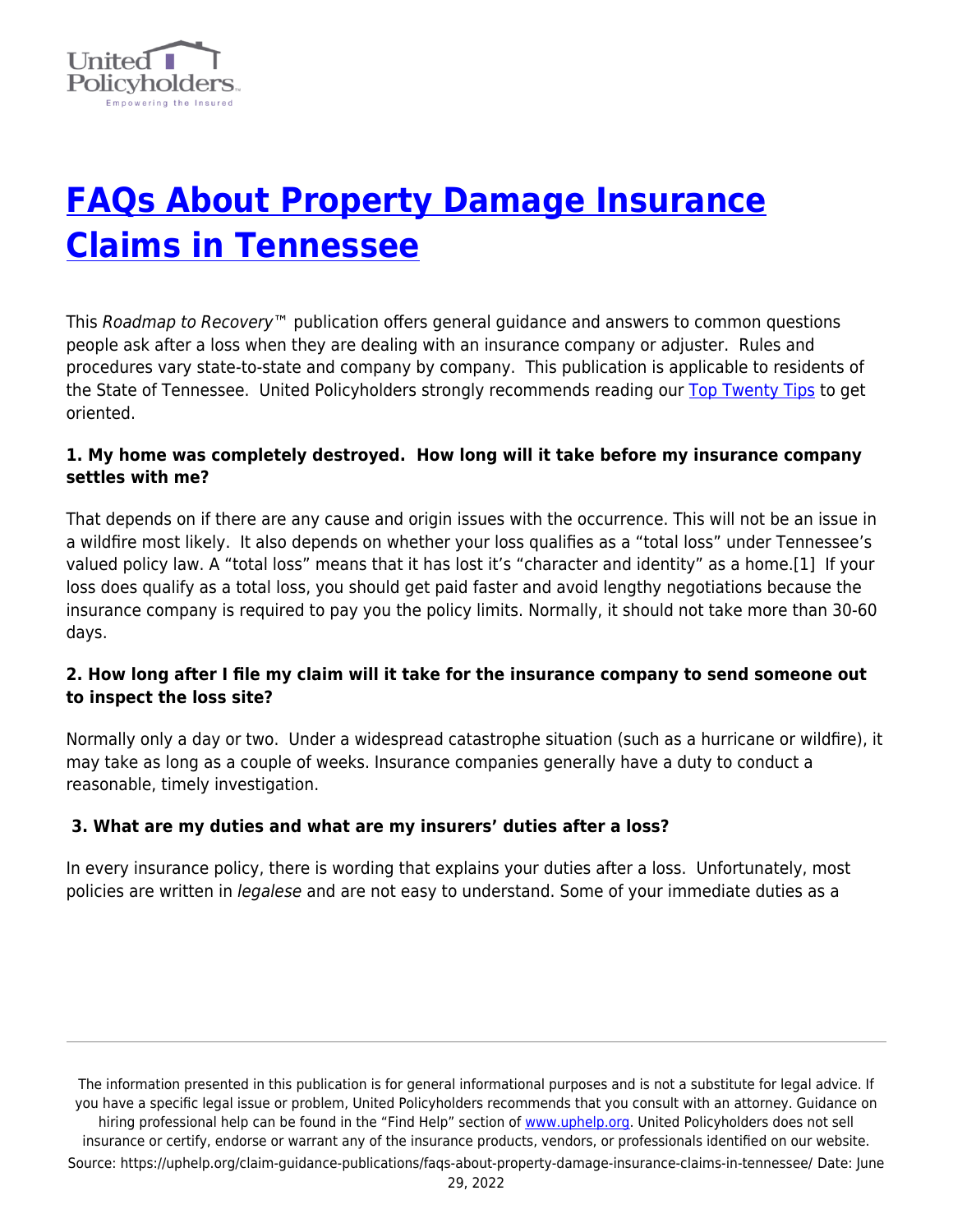

policyholder include: immediately report the loss to your agent, to cooperate with your insurance company when they are investigating your loss and claim, to protect the property as much as possible from additional damage (tarp the damaged roof, turn off or cap the leaking plumbing, etc.), and to preserve the evidence of the loss and the damaged property, (Don't start throwing things away until the insurance adjuster's inspection is completed.)

Your insurance company's duties after a loss are spelled out in Tennessee law as well as in your policy (again, often in legalese.) Your insurance company's important duties include promptly acknowledging, investigating and paying or denying your claim within a reasonable time after you have notified them of a loss. Your insurer must act reasonably and try to settle all covered claims fairly.

To read more about your insurance legal rights in Tennessee, visit the [Tennessee Insurance Litigation](http://www.tninsurancelitigation.com/) [Blog](http://www.tninsurancelitigation.com/) or read the full text of the [Unfair Claims Settlement Act of 2009.](https://www.ca1.uscourts.gov/sites/ca1/files/citations/17-1121_USBAnkNavHLCEscrowCitedURL.pdf)

## **4. Do adjusters in Tennessee need to be trained and licensed?**

In Tennessee, insurance company adjusters are not licensed, and are not required to have any training, believe it or not. Public adjusters, on the other hand, are licensed in Tennessee, and are required to pass a written examination in order to receive their license. If you decide to hire a public adjuster to help with your claim, visit<https://sbs-tn.naic.org/Lion-Web/jsp/sbsreports/AgentLookup.jsp>to confirm that he or she is licensed in Tennessee.[2]

# **Debris Removal**

# **5. Who is responsible for clearing the debris from my lot, and is that covered under my policy?**

All of the construction process, including debris removal, is your responsibility. Yes, debris removal is covered in every homeowner's insurance policy and most include an additional 5% of the "Dwelling" or "Coverage A" limit as additional coverage if needed for this purpose.[3] For example, if your home is insured for \$200,000, you would have \$10,000 of extra coverage for debris removal.[4]

### **6. Is there anything I need to do before my lot gets cleared?**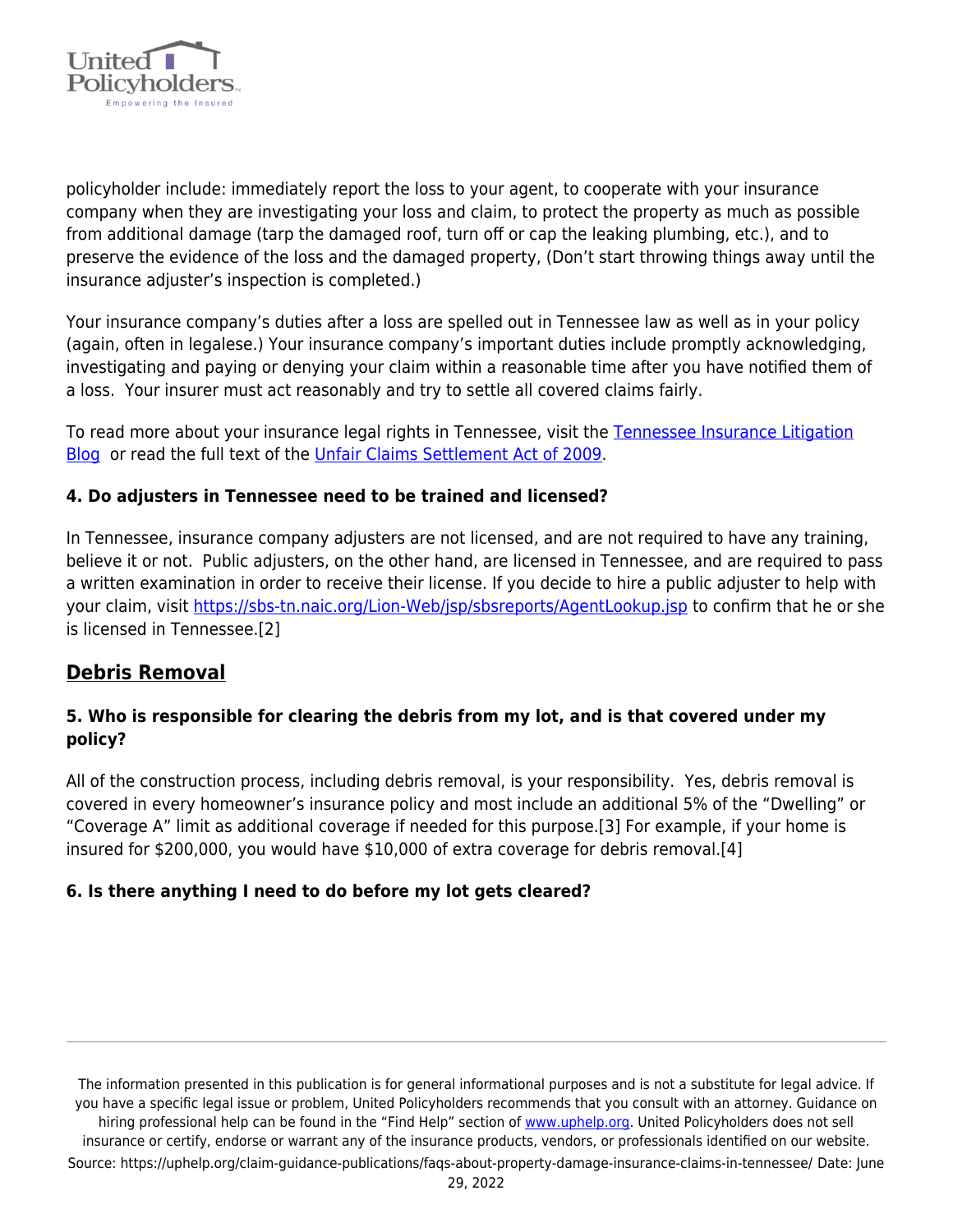

Yes, ideally you will settle your claim on the building before clearing the lot. Do not do anything (other than protect from further damage is possible) with the building until there is an agreement in writing as to the amount of the loss.

# **7. The city/county/state is offering a coordinated lot-clearing program. If I participate, am I protected if the cost ends up being more than my coverage for debris removal?**

Figure out how much coverage your policy makes available for debris removal and discuss with local officials whether that will be adequate *before* you sign paperwork to participate in a coordinated lotclearing program. Review the paperwork to see if it obligates you to pay anything above your insurance limits if those limits are not enough to cover your required contribution to the coordinated program. Then make an informed decision.

# **Cause of loss/Expert opinions**

## **8. The cause and origin of the event that destroyed my home is not 100% clear. What do I need to do to protect myself?**

Get independent, expert help immediately. Employ a fire cause and origin expert who is not dependent on a good relationship with the insurance industry for his or her livelihood**.**

# **9. Do I need second opinions about everything my adjuster says – or just "big ticket" items related to** *causes and amounts* **of damage?**

Go with your gut feeling on this. Certainly get second opinions on the big-ticket items, and the outcome on these will help you decide if you need to check further.

## **10. What kinds of professionals/experts typically get involved in evaluating a total loss insurance claim?**

Company adjusters (employees of your insurance company), independent adjusters (hired under contract by your insurance company) public adjusters, contractors and engineers.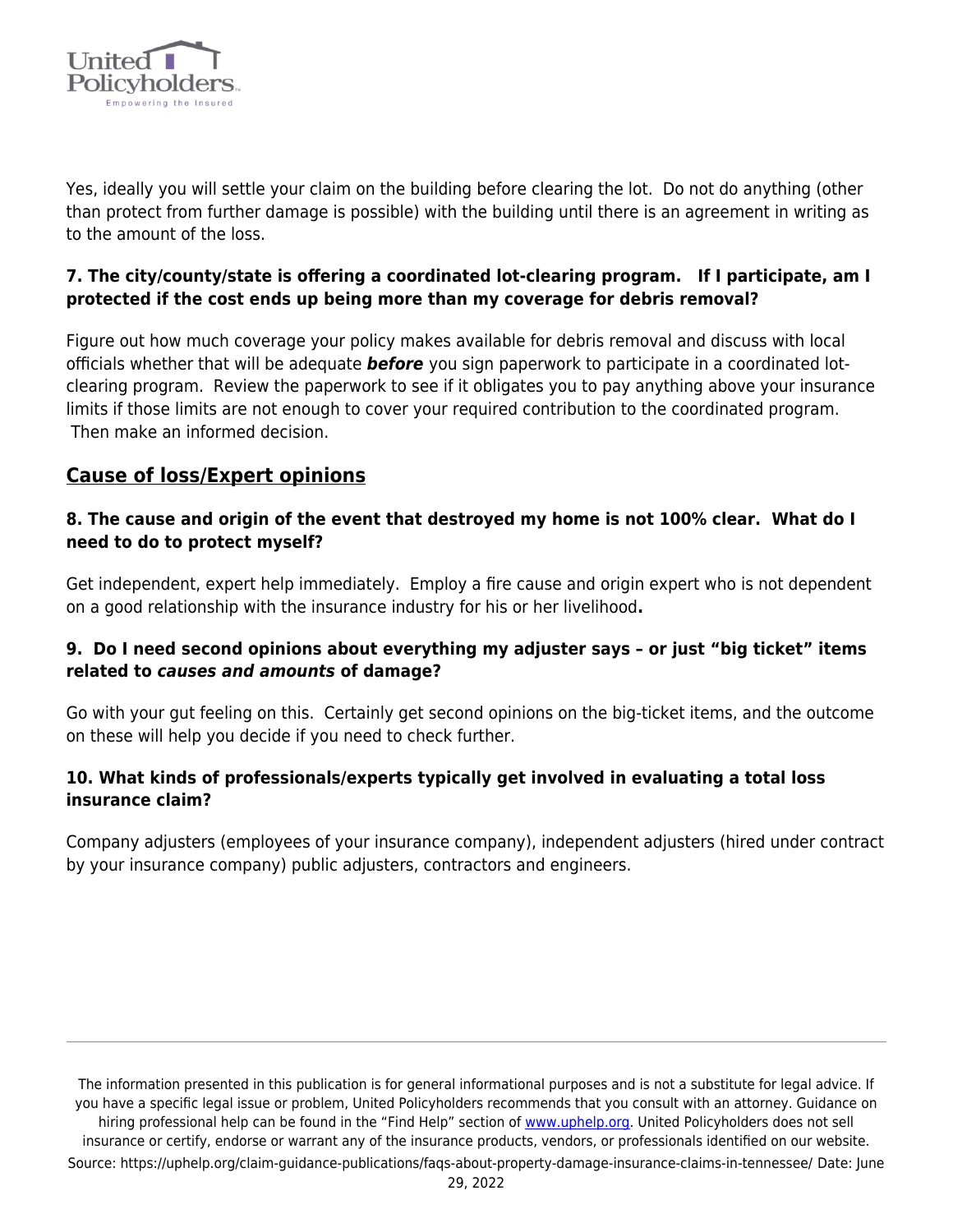

# **Temporary/Additional Living Expenses**

## **11. Will my insurance company make arrangements for temporary housing?**

Yes, but you have the final say on where you put your family. You are entitled to housing that maintains your normal standard of living, and in the interest of your family through this very difficult period of time, you should insist on this with polite but firm resolve.[5]

## **12. What items can I claim for reimbursement under the Additional Living Expense (ALE) portion of my coverage? And how long will my insurer cover my temporary rent/living expenses?**

Claim every living expense that is beyond the norm for you and your family, including, accommodations for your pets, additional mileage to get to work from your temporary location, mileage to inspect and protect the damaged home, etc. Keep all receipts for eating out and any other living expenses in an envelope so that you have them at the end of the process.

Your policy will specify whether your ALE is limited to a set time period or just a dollar amount. ALE generally covers at least a year of expenses. You should both ask your adjuster as well as read the applicable section of your policy (usually "Coverage D") so there are no surprises.

# **13. What if I run out of ALE coverage before my home is rebuilt?**

If you can document that your insurance company is at fault for repair/rebuilding delays, or that circumstances beyond your control made it impossible for you to complete the work before your ALE benefits ran out, your insurer may extend those benefits. You'll need to request an extension of time in writing with supporting reasons and do your best to negotiate for what you need. You can use one of our sample letters.<sup>[6]</sup> Seek free help from your [State Insurance](https://www.tn.gov/commerce.html) [Department \(https://www.tn.gov/commerce.html](https://www.tn.gov/commerce.html)).

### **14. Will my insurer cover the cost if I live in a trailer during reconstruction?**

Yes, if this is equal to or less than your normal standard of living.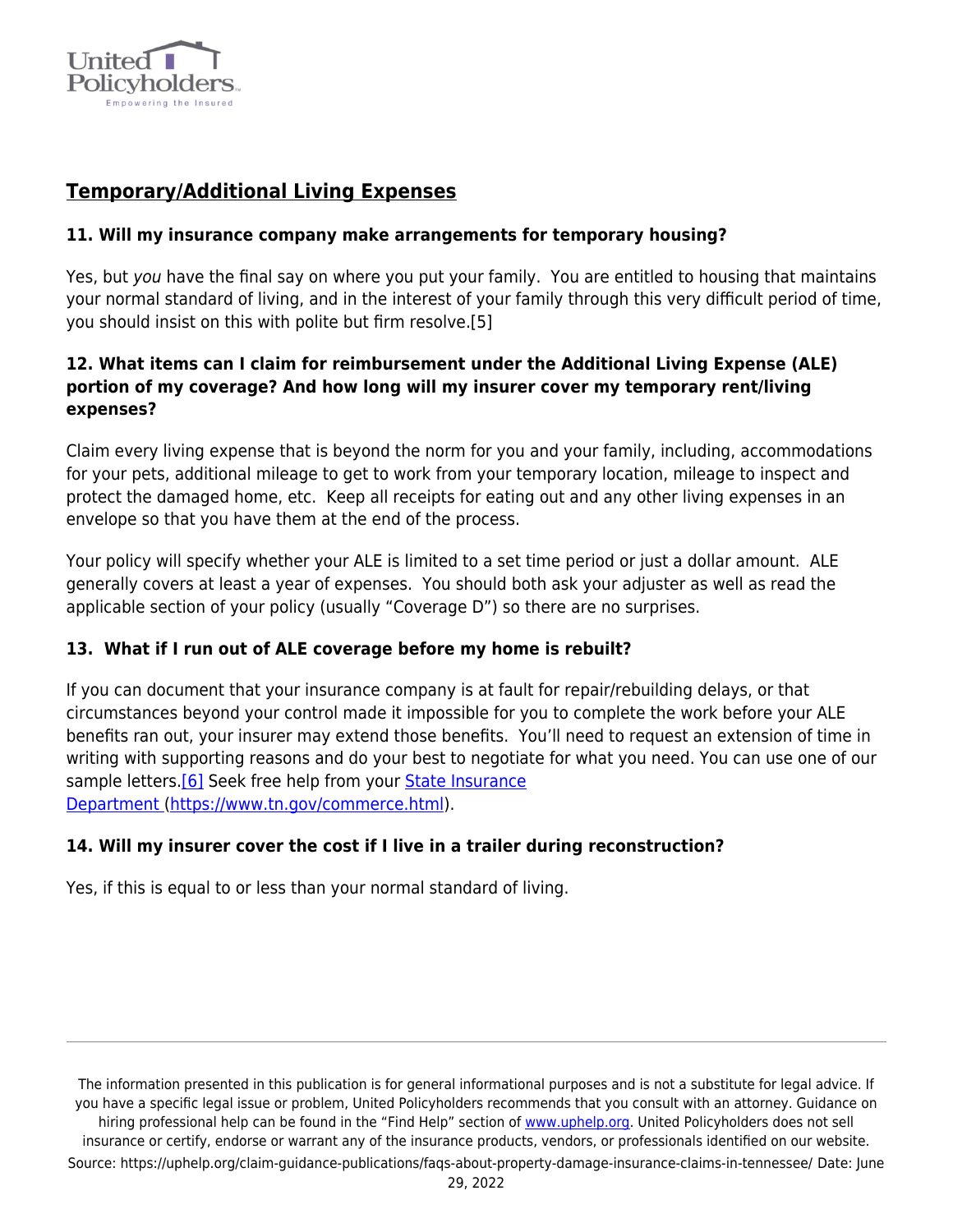

# **Costs**

## **15. What are the rules in my state on:**

**a. Actual Cash Value?** In Tennessee, "ACV" normally is defined as Replacement Cost less Depreciation for age and condition at the time of the loss (may vary slightly if your policy defines the term.)

**b.** Replacement Cost? Cost to replace new with exact same item or an item of like kind and quality.

**c. Depreciation?** Deduction from the new cost (Replacement Cost) to allow for the age and condition of the used item in order to arrive at its Actual Cash Value.

## **16. The insurance company says it will only pay according to its "pricing guidelines." The guidelines are really out of date—what can I do?**

There is no such thing as an acceptable standard pricing guide. It is important for you to

get your own quotes through real-life sources including vendors/stores, the Internet,

catalogs, appraisals, etc. Provide copies of catalogue pages, web pages, etc. to your insurer for your pricing and make your claim. Be prepared to hold your ground as they are supposed to start with a true Replacement Cost in their calculations.

# **17. My insurance company is refusing to pay anything up front for my contractor's** *overhead and profit***. I don't have the cash to advance this item, and he won't get started without it, so I'm stuck.**

Get the insurer to put in writing that they agree to pay for O&P once the work is complete – that should satisfy your contractor enough to get started. If not, you might start shopping for a new contractor. In Tennessee, a contractor is required on any project of \$25,000 or more (excluding masonry) or when there will be more than one subcontractor or tradesman on the project. For more, see: [http://www.tninsurancelitigation.com/2016/11/when-is-overhead-and-profit-due-in-tennessee/.](http://www.tninsurancelitigation.com/2016/11/when-is-overhead-and-profit-due-in-tennessee/)

# **18. How much overhead and profit is standard in Tennessee?**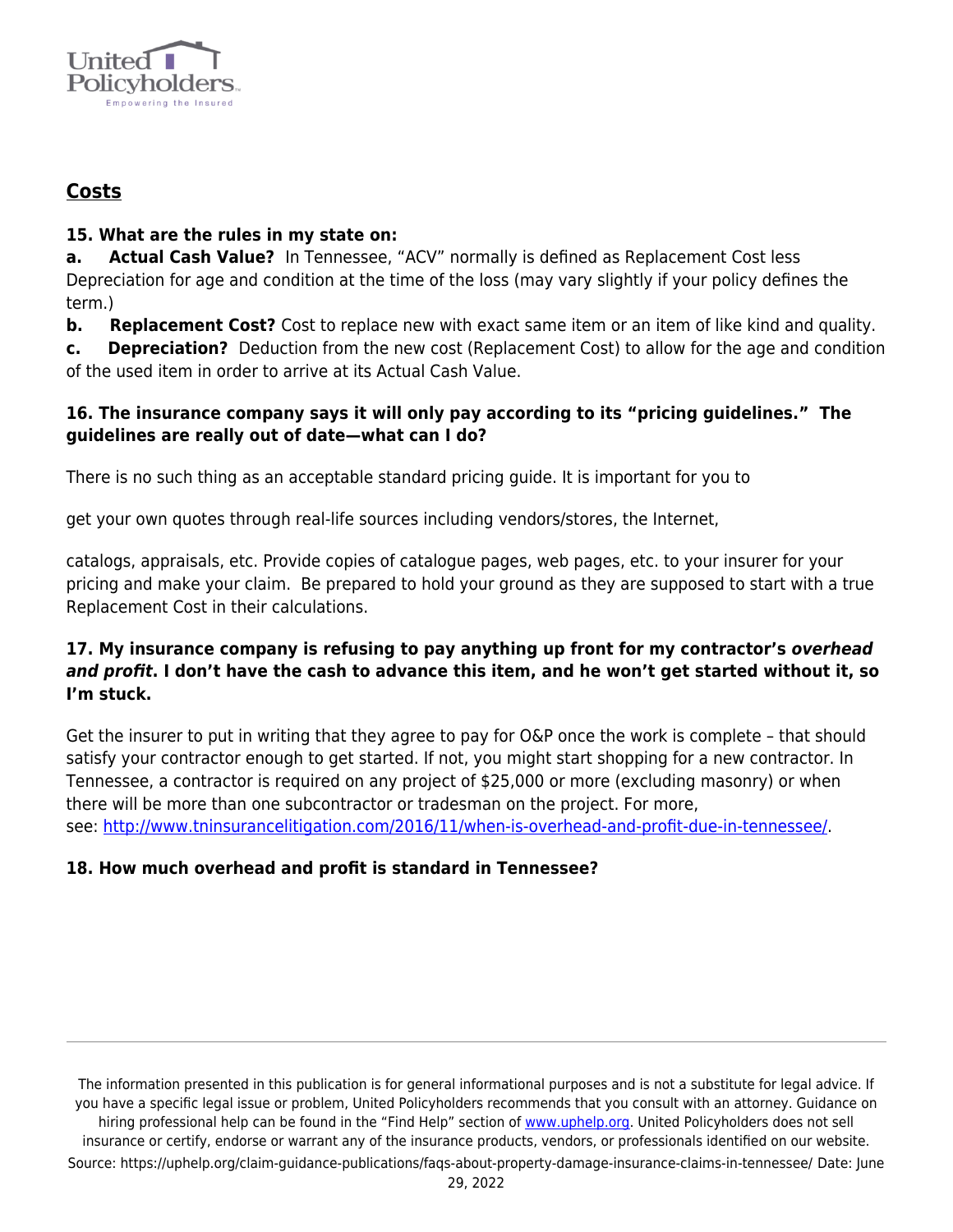

The industry standard for decades is to allow for 20% O&P (10% for profit, 10% for overhead).[7] **19. My insurance company keeps reducing what they're going to pay by "depreciating" items in my claim; what can I do?** 

Unfortunately, you cannot do anything. Your policy provides for this depreciation process, and since you probably have Replacement Cost coverage, the depreciation is recoverable once you replace or repair the item..

However, the amount of depreciation taken should be reasonable and labor should never be depreciated. For items like antiques, collectibles, etc., the market value should be paid without deducting any depreciation. Depreciation is also **negotiable.** You can and should challenge unreasonably high amounts taken for depreciation. The age, condition and type of item will often determine the amount of depreciation that is applicable. Read UP's [Depreciation Basics](https://uphelp.org/wp-content/uploads/2020/10/DepreciationTipSheet.pdf) for more info.

# **Deadlines**

## **20. The insurance company is rushing me to complete my contents inventory, but I just can't remember everything yet. What can I do?**

Get focused and get it done. This is often a very tedious and even painful process for homeowners going through a loss and easy to keep putting off. If you find it impossible to finish, get help—you can call a public adjuster or an inventory specialist for just this purpose.

# **Common problems and help resources**

## **21. What are the most common insurance problems for property owners in my state who have a loss and file a claim?**

The most common problem is receiving a loss valuation or settlement offer from your adjuster that is less than your actual loss. You should not have to come out of pocket following a typical insurance claim for any more than your deductible.

Be prepared to put some time in and protect your interests. Get help if you suspect this is happening.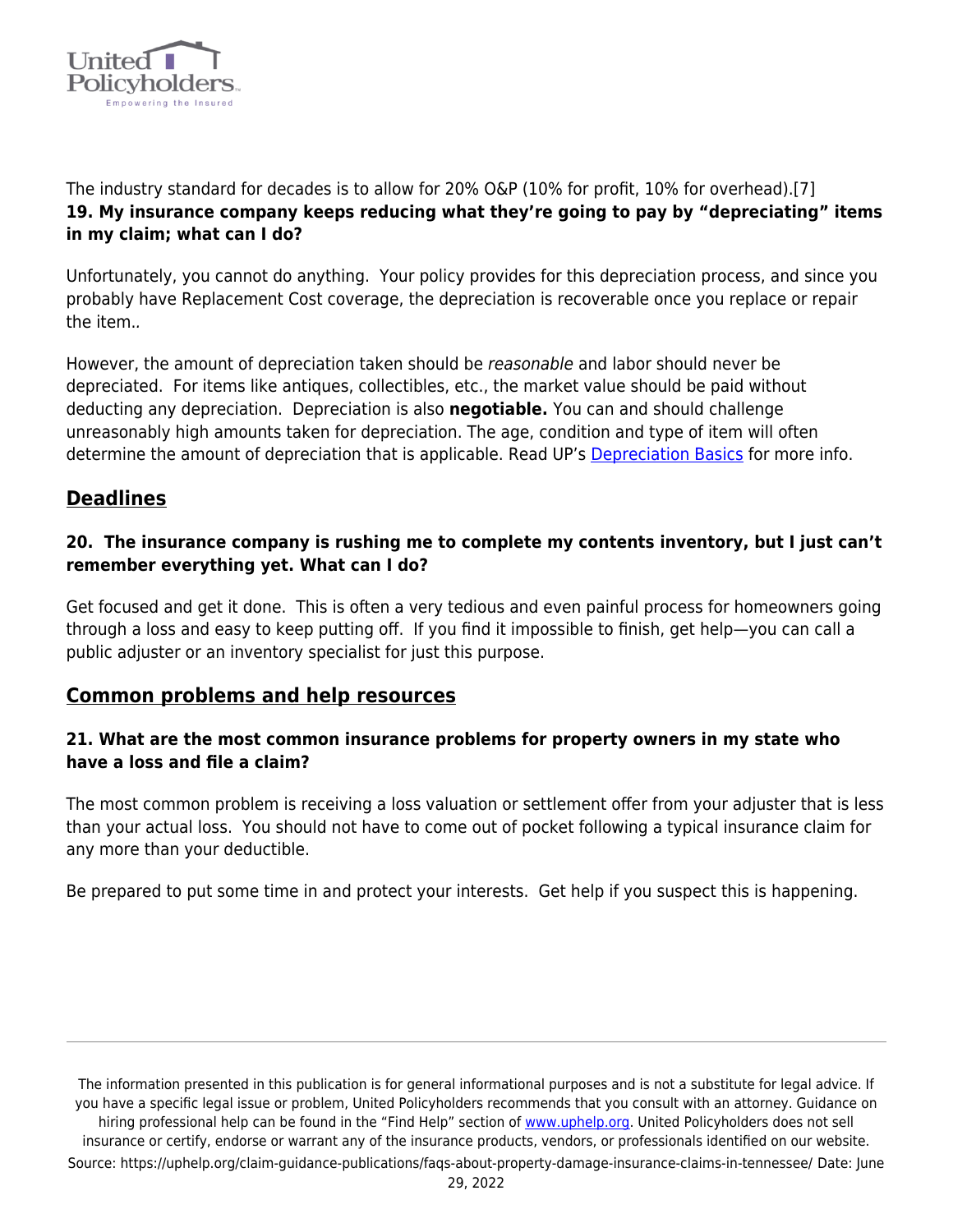

(See question 25 below.)

## **22. How can I find out what my rights are, and what the rules and laws are that apply to insurance claims in Tennessee?**

Call the Tennessee Department of Insurance at 615-741-2176 or visit them on the web: [http://tn.gov/commerce](https://www.tn.gov/commerce). They have publications that they will send to you. Additionally, a public adjuster (who is licensed in Tennessee) can provide a lot of helpful guidance. A local attorney can help as well with questions about your legal rights.

## **23. Will the Tennessee Insurance Commissioner's office help me if I run into problems?**

Yes, you can file a complaint: [https://tn.gov/commerce/topic/commerce-file-a-complaint.](https://tn.gov/commerce/topic/commerce-file-a-complaint) There are limits to the types of disputes the Commissioner can resolve, but they will help if they can.

## **24. The estimates I've received are much higher than the insurance company's estimate. How can I break the logjam and still hire the contractor I trust?**

First, try to resolve the dispute by including your contractor in the discussions on-site. If the disagreement remains, consider using the "Appraisal" process that's spelled out in our policy and employ an Appraiser with experience to help you – usually not your contractor. Don't go to Appraisal without an experienced appraiser. The outcome is binding and if you lose, you really lose.

For more on the Appraisal process, read UP's publication, [The Policyholder Can Win In Appraisal](https://uphelp.org/claim-guidance-publications/policyholders-can-win-in-appraisal/). You can also go to UP's [Property Damage Claim Help Library f](https://uphelp.org/claim-guidance-publications/)or additional information and help.

## **25. The insurance company is pressuring me to accept a settlement but I think it may be low. What can I do?**

Three suggestions:

1. Do your own loss evaluation and get the expert opinions you need to document the loss (engineer, contractor, etc.). If they remain disagreeable, utilize the Appraisal provision of your policy and employ an Appraiser with experience to help you – usually not your contractor.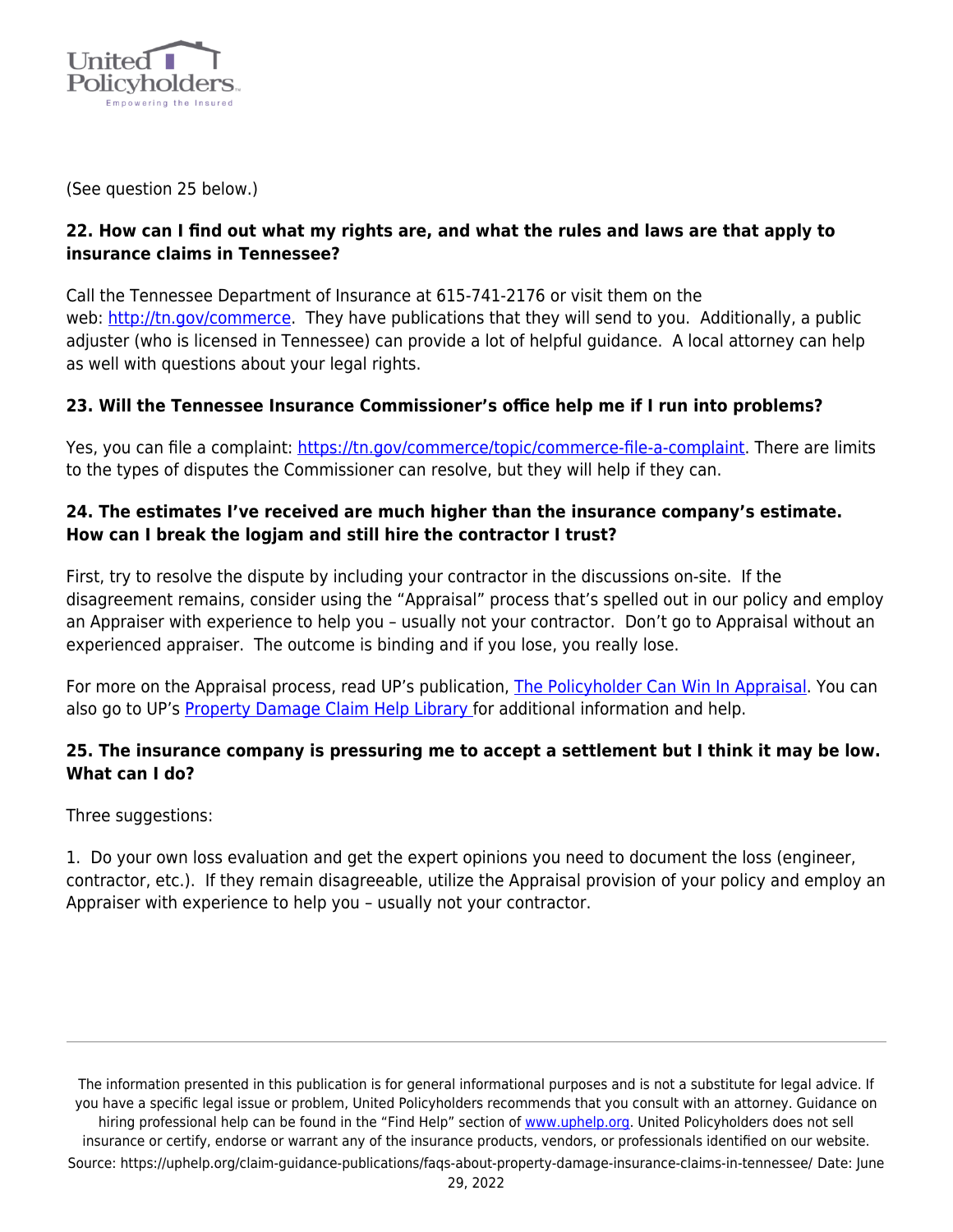

2. If you feel the insurance company's offer for settlement is too low, you can always politely reject it in writing with an explanation as to why. Then, read UP's [Speak UP: How to communicate with your](https://uphelp.org/claim-guidance-publications/speak-up-how-to-communicate-with-your-insurance-company/) [insurance company.](https://uphelp.org/claim-guidance-publications/speak-up-how-to-communicate-with-your-insurance-company/)

3. You can always submit a partial claim and note to the insurance adjuster that there will be additional items forthcoming. And, you can always ask for extensions of time and get help from the Insurance Commissioner (see above) if the request is unreasonably denied by your insurance company.

### **26. Do I have to accept the dollar amounts the insurer offers me?**

No. Make your own claim and if you know you are right, stand firm and argue your case. Settling an insurance claim fairly almost always requires strong negotiation and a willingness to go nose to nose, even though we wish that it wasn't an adversarial process.

## **27. Are there different types of adjusters?**

Yes. Two primarily: 1) Insurance company adjusters who work for insurance companies – these can be in-house employees or contractors (see above), and 2) public adjusters who work for you, the policyholder. Only public adjusters are licensed by the state of Tennessee.

## **28. If I hire a professional to help me negotiate a fair claim settlement, won't their fee come out of the money I need to rebuild/replace what was destroyed?**

You will be responsible for your public adjuster's fee. It may apply as a percentage of the whole loss, or, sometimes they will work for you for a percentage of any additional money that their work obtains. It can depend on whether you hire the public adjuster at the beginning of the claim or later in the process.

### **29. Are public adjuster fees regulated or capped in Tennessee?**

Yes, in Tennessee the cap for residential losses is 15% of the loss amount. There is no cap for commercial losses.

### **30. What is the typical fee for a public adjuster?**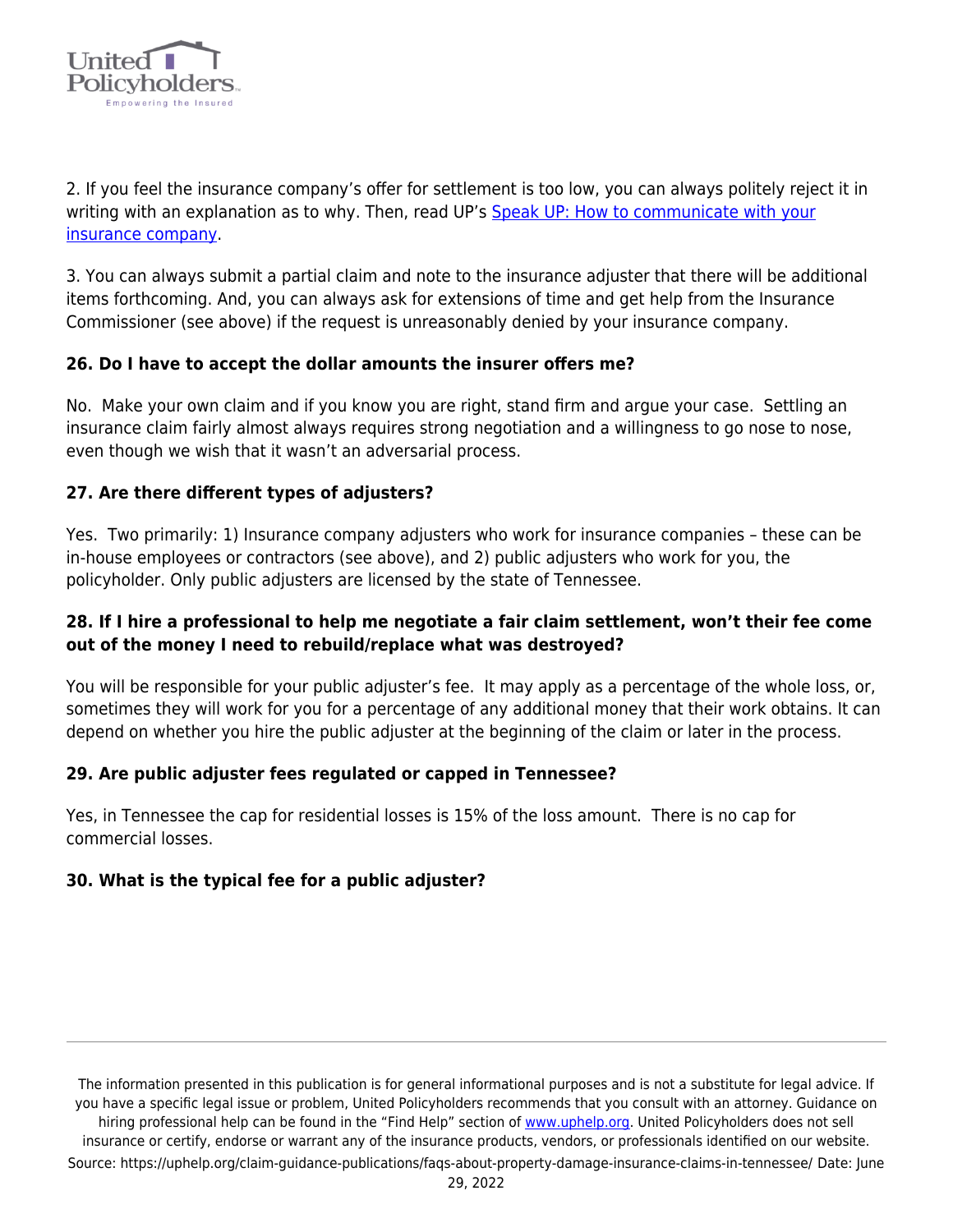

There is no "typical" fee. Fees vary. Fees depend on the size and complexity of the loss, whether it is a commercial or residential property, and whether you're hiring the public adjuster to negotiate your entire claim or just parts of it (building, contents, ALE, inventory, business interruption, etc.). As stated above, some public adjusters charge a fee based on a percentage of the total loss, and others charge only a percentage of any additional money that their work obtains.

## **31. If I hire a public adjuster to represent me, will he or she pay for expert reports/inspections, etc. or will I?**

This is negotiable, and should be a part of the employment negotiations right from the start. Get this clarified up front and put it in the agreement.

## **32. If a dispute arises between me and the insurance company or an adjuster, where can I turn to for help?**

Start with the Department of Insurance. If that doesn't work, consider calling an attorney who specializes in representing homeowners in insurance disputes.

# **33. What are my options if my insurer and I don't agree on:**

**a. Costs?** Collect all receipts that support the costs that you are claiming or have incurred. If your adjuster agreed to pay for something earlier in the process see if you have it in writing.

**b. Type of work that needs to be done?** Get your own valuation of the loss, and use a public adjuster, contractor, engineer, consultant, etc. to support your valuation.[8]

**c. Professional opinions?** Get your own professional opinion and be careful not to employ an expert whose livelihood depends on his friendly relationships with insurance companies.

# **Partial losses**

# **34. If my insurer brings in a cleanup company, does their entire fee come out of my policy limits, and if so, which category?**

Yes, so be alert. If you think your contents loss is close to your limit, make sure to clarify in writing that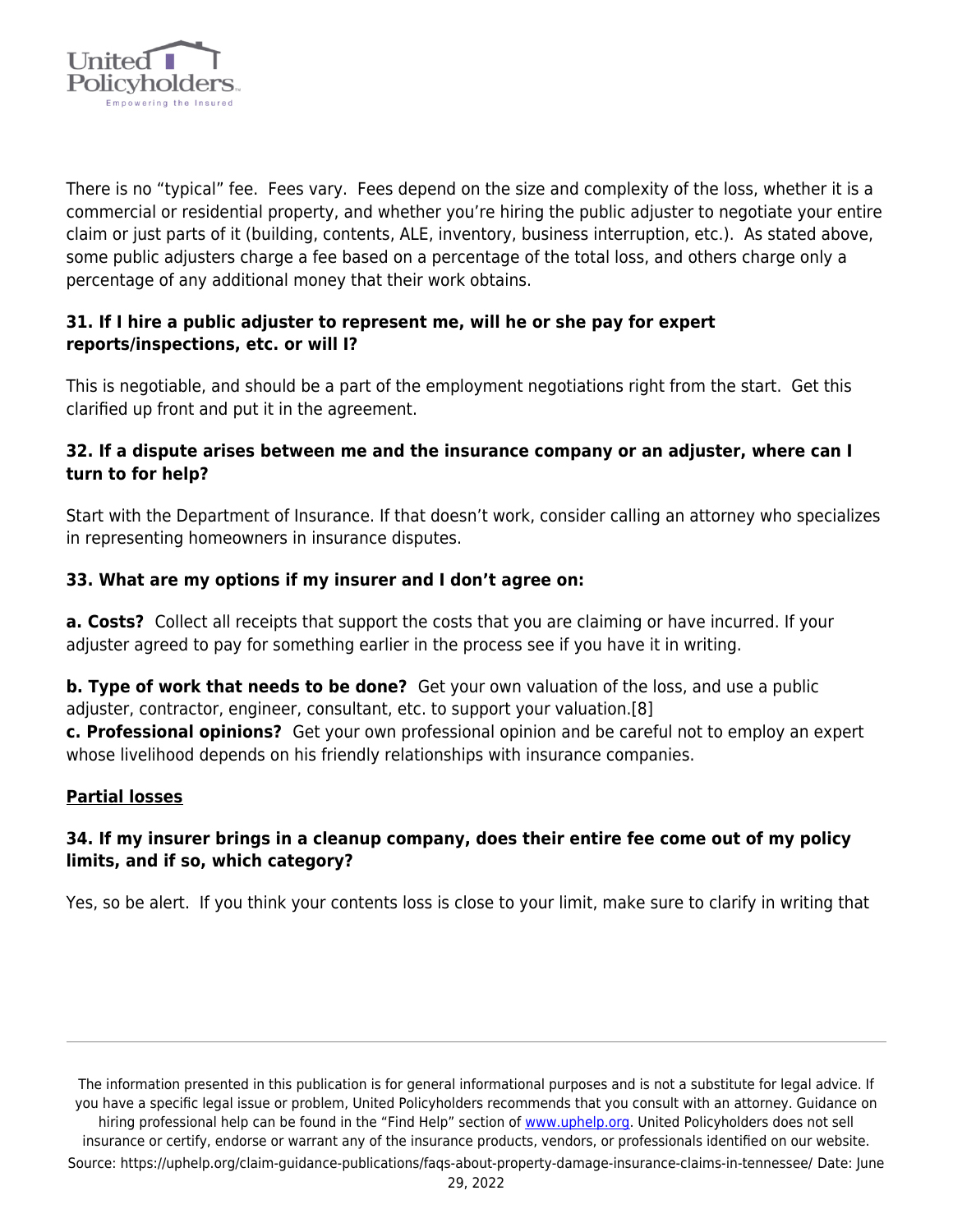

any decision by the adjuster to try to clean up some of the contents is at his risk, and that it will not reduce your limit of coverage if the efforts fail.

Prior to the work being done, it is very important that you check the company's references, and clarify how much it is going to cost, and what part of the insurance policy it is going to be covered under.

## **35. What can I do if I'm not happy with the cleanup company's work?**

Take lots of pictures after the loss and before repairs or cleaning. List the items that did not clean up to their pre-loss condition and claim them as a total loss – at Replacement Cost.

## **36. The company's adjuster says my stuff can be cleaned and doesn't need to be replaced. How do I know if that's true?**

For many items you will not know until after they try to clean them. Be careful that you have enough limit of coverage to take care of the cleaning as well as the Replacement Cost in case some items do not clean up. If you have sufficient coverage limits, let them clean whatever they want, but remember, the decision as to whether the cleaned items have been returned to their pre-loss condition is ultimately yours, not theirs. If you are not satisfied with the condition of certain items, you can make the claim for Replacement Cost on those items.

## **37. How can I find qualified experts to give me second opinions on cleanup, repairs, or the cause of the loss?**

Find an expert by searching the web, the Yellow Pages, or get a recommendation from someone you trust. If hiring a public adjuster, check the website of the National Association of Public Insurance Adjusters: [http://www.napia.com.](http://www.napia.com/)

You can also contact local contractors (not the insurance company-preferred ones), but renovation companies or new construction) and find out what engineers they recommend and use. Interview any contractors you might use to find out how much of the work they do is for insurance companies. If they do most or a lot of their work for insurance companies, you'll want to find someone else to give you a truly independent opinion. Be wary of "storm chasing" or "board up" contractors. Contractors are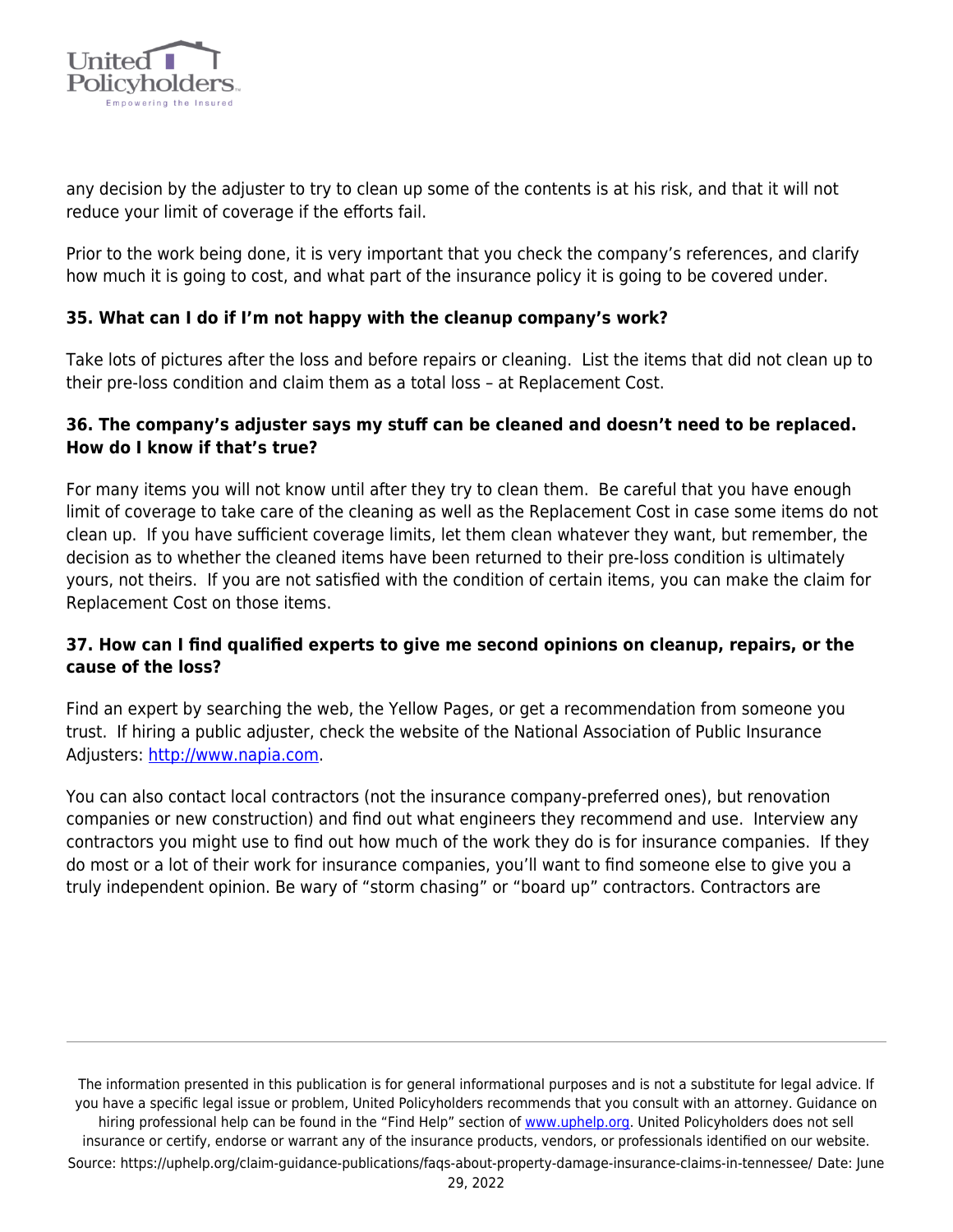

licensed by the state, see:<https://www.tn.gov/commerce/regboards/contractors.html>

## **38. My home is only partially damaged, but it will look weird if half the vinyl siding is old and half is new. What are the rules in Tennessee regarding "matching"? The insurance company is telling me they don't owe for matching. Is that true?**

In Tennessee there is no Administrative Rule that requires them to match, so you have to argue the issue from an "indemnity" perspective that you are entitled to "like, kind, and quality" so you do end up with a mis-matched roof, for example, that results in a dimunition in value.[9]

## **39. How can I be sure it's safe to move back into my home? How can I be sure the air quality in my home is healthy/smoke free?**

The most certain way would be for you to hire a microbiologist or hygienist to complete air quality clearance tests following construction. That is expensive, and a more practical way is to make sure up front that your contractor is replacing all fire damaged materials and opening up every cavity where smoke and soot could possibly have entered to properly deal with the problem. If your insurance adjuster won't allow this, or is resisting payment for that much work, get a public adjuster immediately. Or, invoke the Appraisal provision of your policy and employ an experienced appraiser or claim consultant.

If you let this go without dealing with it up front, you will probably wish you hadn't later. Trying to solve a smoke odor problem after all repairs are finished is a nightmare that won't end.

### **40. How can I be sure there's no hidden damage from smoke or extreme heat?**

If you do not have the technical knowledge to make sure of this yourself, hire someone who is able to make sure the scope of work will take care of these potential problems. You are smart to make sure of this up front.[10]

UP thanks and acknowledges The Howarth Group, Inc. and Brandon McWherter, Esq. of Gilbert Russell McWherter Scott Bobbitt PLC for contributing their professional expertise to this publication.

United Policyholders is a national 501(c) (3) non-profit organization serving insurance consumers since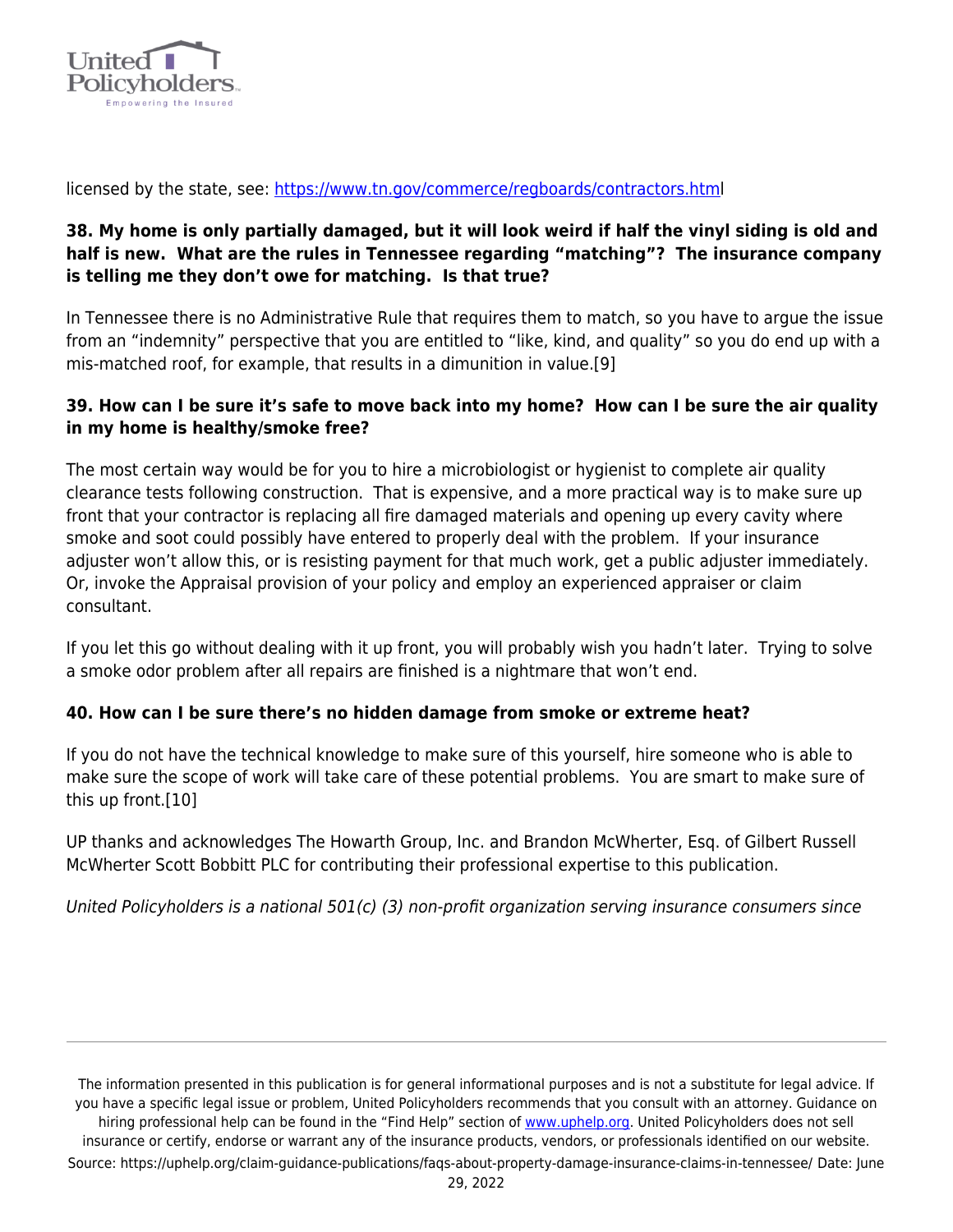

1991. UP helps solve insurance problems and advocates for fairness in insurance transactions. The organization is funded by foundation grants and donations. Our work is divided into 3 program areas: [Roadmap to Recovery](https://uphelp.org/recovery/)™, [Roadmap to Preparedness,](https://uphelp.org/preparedness/) and [Advocacy and Action](https://uphelp.org/advocacy/). We offer free tips, information and resources in print and online on our website.

The information presented in this publication is for general informational purposes, and should not be taken as legal advice. If you have a specific legal issue or problem, United Policyholders recommends that you consult with an attorney. Guidance on hiring professional help can be found in the "[Find Help](https://uphelp.org/recovery/professional-help-directory/)" section of our website. United Policyholders does not sell insurance or certify, endorse or warrant any of the insurance products, vendors or professionals identified at our website. United Policyholders respects and protects the privacy of all individuals who communicate with us. We do not sell or share our membership or mailing lists

\*\*\*

[1] But see: Cincinnati Ins. Co. v. Banks (Court held that a demolition order from the city was sufficient to establish an "actual total loss" for purposes of Tennessee's valued policy law. Court rejected insurer's argument that it was a "constructive total loss" because before it was demolished the house would have maintained its character and identity as a home thus policyholder not entitled to policy limits.)

- [2] See also: [Hiring Professional Help for an Insurance Claim](https://uphelp.org/road-to-recovery/steps/getting-organized/)
- [3] See also: [A Simplified Guide to your Homeowners Policy](https://uphelp.org/claim-guidance-publications/a-simplified-guide-to-your-homeowners-policy/)
- [4] See also: [Debris Removal After a Partial or Total Loss](https://uphelp.org/claim-guidance-publications/debris-removal-after-a-partial-or-total-loss/)
- [5] See also: [Survivors Speak: Additional Living Expense \(ALE\)/Loss of Use](https://uphelp.org/claim-guidance-publications/survivors-speak-additional-living-expense-ale-loss-of-use/)

[6] See also: [Sample Letter Requesting Information About Insurance Benefits for Temporary Living](https://uphelp.org/claim-guidance-publications/sample-letter-requesting-information-about-insurance-benefits-for-temporary-living-expenses-ale-or-loss-of-use/) [Expenses \("ALE" or "Loss of Use"\)](https://uphelp.org/claim-guidance-publications/sample-letter-requesting-information-about-insurance-benefits-for-temporary-living-expenses-ale-or-loss-of-use/) ; [Sample Letter REquesting Extensions of Policy Deadlines](https://uphelp.org/claim-guidance-publications/sample-letter-requesting-extensions-of-policy-deadlines/)

- [7] See also: [What's UP with Overhead and Profit?](https://uphelp.org/claim-guidance-publications/whats-up-with-overhead-and-profit/)
- [8] See also: [The Scoop on Scope of Loss](https://uphelp.org/claim-guidance-publications/the-scoop-on-scope-of-loss/)